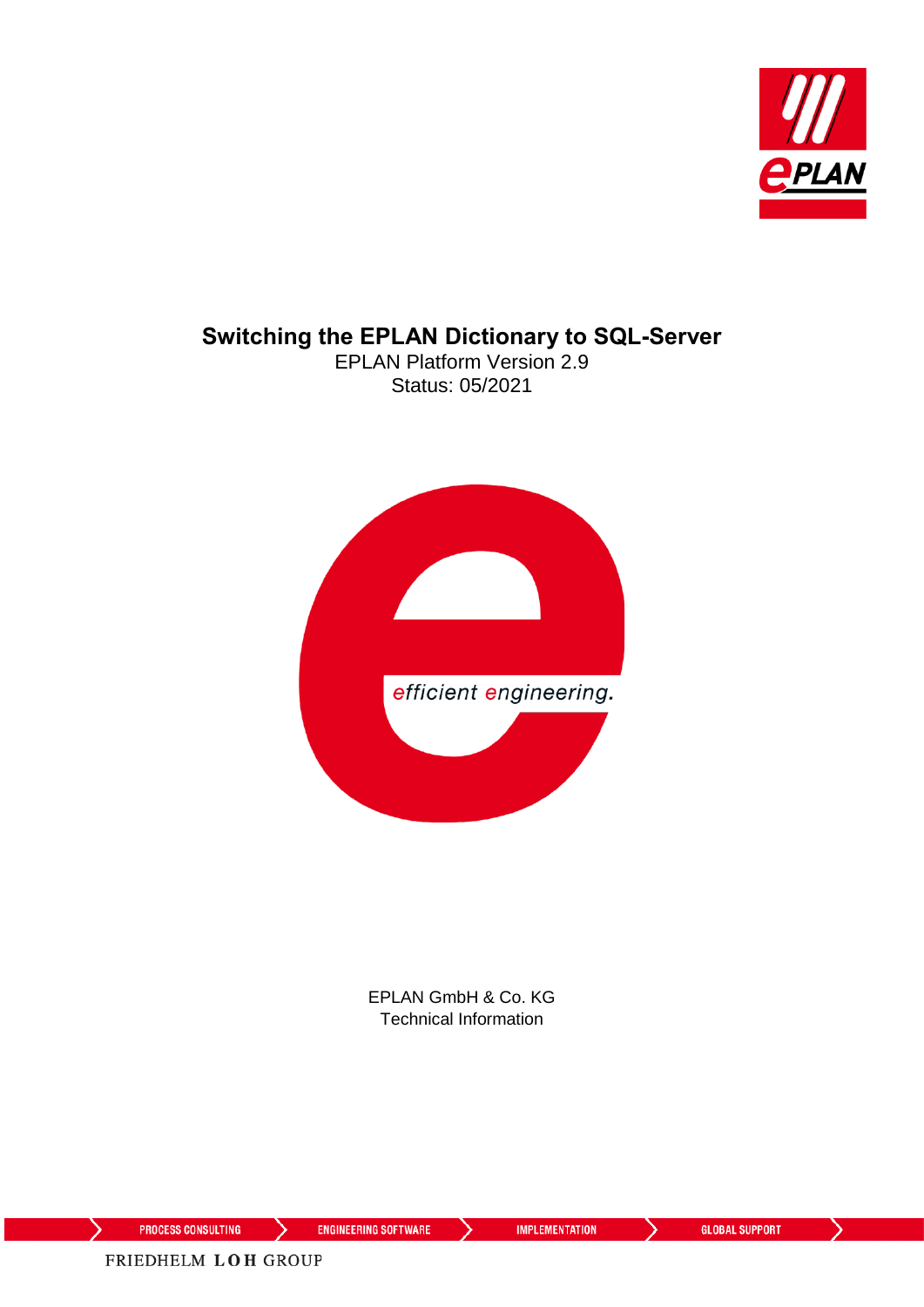

Copyright © 2021 EPLAN GmbH & Co. KG

EPLAN GmbH & Co. KG assumes no liability for either technical or printing errors, or for deficiencies in this technical information and cannot be held liable for damages that may result directly or indirectly from the delivery, performance, and use of this material.

This document contains legally protected information that is subject to copyright, trademark law, design law and other legal provisions. All rights are protected. This document or parts of this document may not be copied or reproduced by any other means without the express prior consent of EPLAN GmbH & Co. KG.

The software described in this document is subject to a licensing agreement and, if applicable, other contractual provisions. The utilization and reproduction of the software are only permitted in accordance with the specifications of this license agreement and, if applicable, any further existing contractual specifications.

RITTAL® is a registered trademark of Rittal GmbH & Co. KG.

EPLAN®, EPLAN Electric P8®, EPLAN Fluid®, EPLAN Preplanning®, EPLAN Pro Panel®, EPLAN Smart Wiring®, EPLAN Harness proD®, ePULSE®, eVIEW®, eBUILD, SYNGINEER and EPLAN Cogineer® are registered trademarks of EPLAN GmbH & Co. KG.

Windows 7®, Windows 8.1®, Windows 10®, Windows Server 2008 R2®, Windows Server 2012®, Windows Server 2012 R2®, Microsoft Windows®, Microsoft Office®, Microsoft® Excel®, Microsoft® Access<sup>®</sup> and Notepad<sup>®</sup> are registered trademarks of the Microsoft Corporation (in accordance with the laws of the State of Washington).

PC WORX®, CLIP PROJECT®, INTERBUS® and PROFINET® are registered trademarks of Phoenix Contact GmbH & Co. KG.

AutoCAD® and AutoCAD Inventor® are registered trademarks of Autodesk, Inc.

STEP 7<sup>®</sup>, SIMATIC<sup>®</sup> and SIMATIC HW Config<sup>®</sup> are registered trademarks of Siemens AG.

InstallShield<sup>®</sup> is a registered trademark of InstallShield, Inc. FLEXERA SOFTWARE LLC.

Adobe® Reader® and Adobe® Acrobat® are registered trademarks of Adobe Systems Inc.

Intel® is a registered trademark of Intel Corporation.

Citrix® is a registered trademark of Citrix Systems, Inc.

TwinCAT® is a registered trademark of Beckhoff Automation GmbH.

Unity Pro® is a registered trademark of Schneider Electric S.E.

RSLogix 5000<sup>®</sup> and RSLogix Architect<sup>®</sup> are registered trademarks of Rockwell Automation Inc.

All other product names and trade names are trademarks or registered trademarks of their respective owners.

EPLAN uses the Open Source software 7-Zip (7z.dll), Version 16.00, Copyright © by Igor Pavlov. The source code of 7-Zip is subject to the GNU Lesser General Public License (LGPL). The source code of 7-Zip and details on this license can be found on the following Web site: http://www.7-zip.org

EPLAN uses the Open Source software Open CASCADE, Version 7.5.0, Copyright © by Open CASCADE S.A.S. The source code of Open CASCADE is subject to the Open CASCADE Technology Public License. The source code of Open CASCADE and details on this license can be found on the following website: http://www.opencascade.org

EPLAN makes an import function available which uses eCl@ss. The use of the eCl@ss standard is subject to a license and requires registration and downloading in the download portal: http://www.eclassdownload.com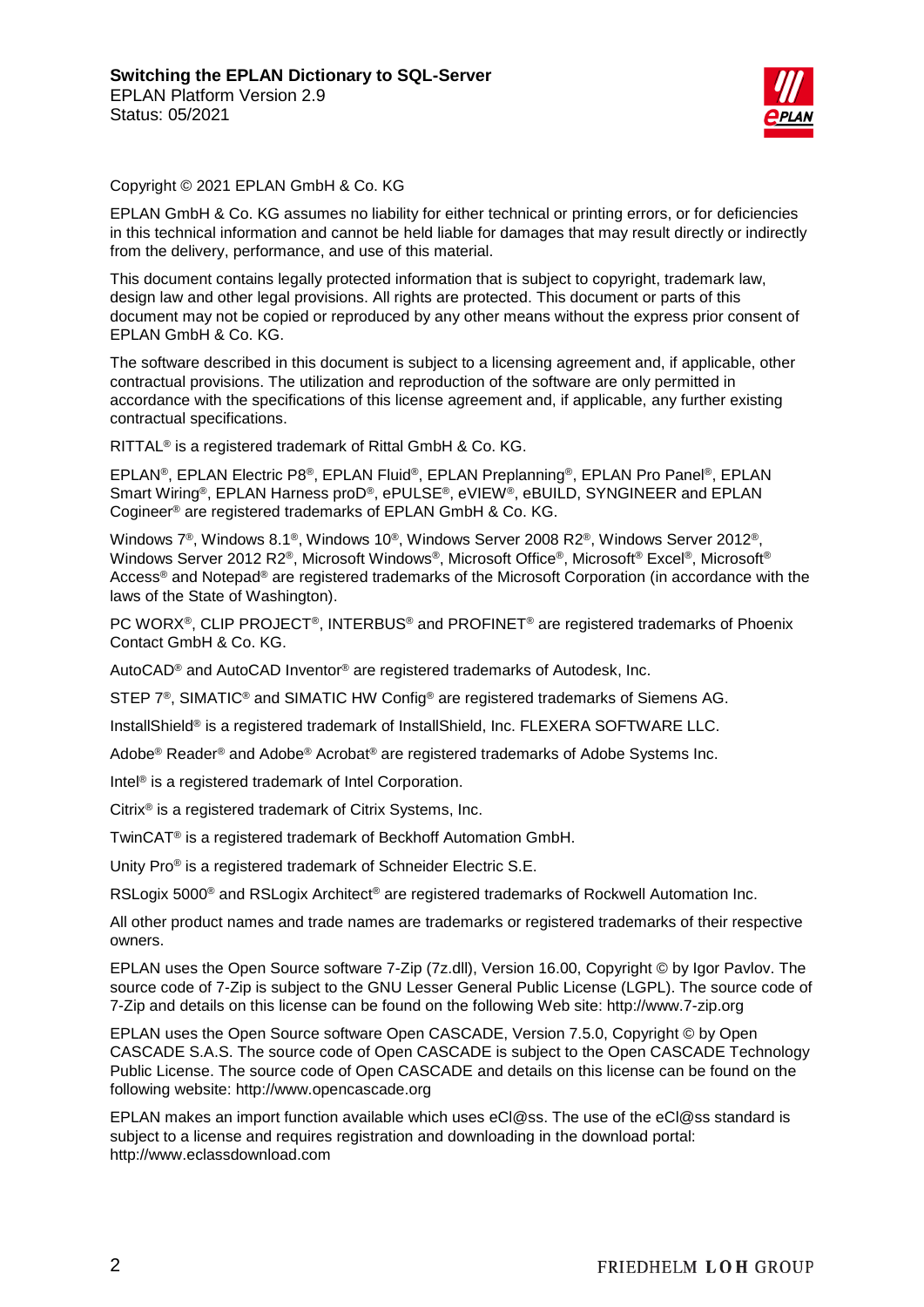



EPLAN uses the dotNetRDF © library: http://www.dotnetrdf.org, Copyright (c) 2009-2013 dotNetRDF Project (dotnetrdf-develop@lists.sf.net). The source code is subject to the MIT license: https://opensource.org/licenses/MIT

EPLAN uses Google Chromium ©, Version 88. https://www.chromium.org, Copyright © 2015 The Chromium Authors. The source code is subject to the BSD license.

EPLAN uses the Chromium Embedded Framework ©, Version 4324. https://bitbucket.org/chromiumembedded/cef, Copyright © 2008-2020 Marshall A. Greenblatt. Portions Copyright © 2006-2009 Google Inc. The source code is subject to the BSD license.

EPLAN uses CEFSharp ©, Version 88. https://cefsharp.github.io, Copyright © The CefSharp Authors. The source code is subject to the BSD license.

EPLAN uses Microsoft Unity ©, Version 4.0.1. https://github.com/unitycontainer/unity, Copyright © Microsoft. The source code is subject to the Apache license, Version 2.0.

This application incorporates Open Design Alliance software pursuant to a license agreement with Open Design Alliance. Open Design Alliance Copyright © 2002–2020 by Open Design Alliance. All rights reserved.

EPLAN uses the PDFlib library, Version 9.2.0, Copyright © by PDFlib GmbH. Copyright reserved.

EPLAN uses the PLOP library, Version 5.3p1, Copyright © by PDFlib GmbH. All rights reserved.

The license management portion of this Licensee Application is based upon one or more of the following copyrights: Sentinel® RMS, © 2005 SafeNet, Inc., all rights reserved, and Sentinel® EMS, © 2009 SafeNet, Inc., all rights reserved. Sentinel® is a registered trademark of SafeNet, Inc.

EPLAN uses the the Open Source software QR Code generator library, Version 1.2.1. https://www.nayuki.io/page/qr-code-generator-library, Copyright © by Project Nayuki. The source code is subject to the MIT License.

The complete license texts for the Open Source licenses mentioned above are available in the following file:

<Installation directory>\bin\License.txt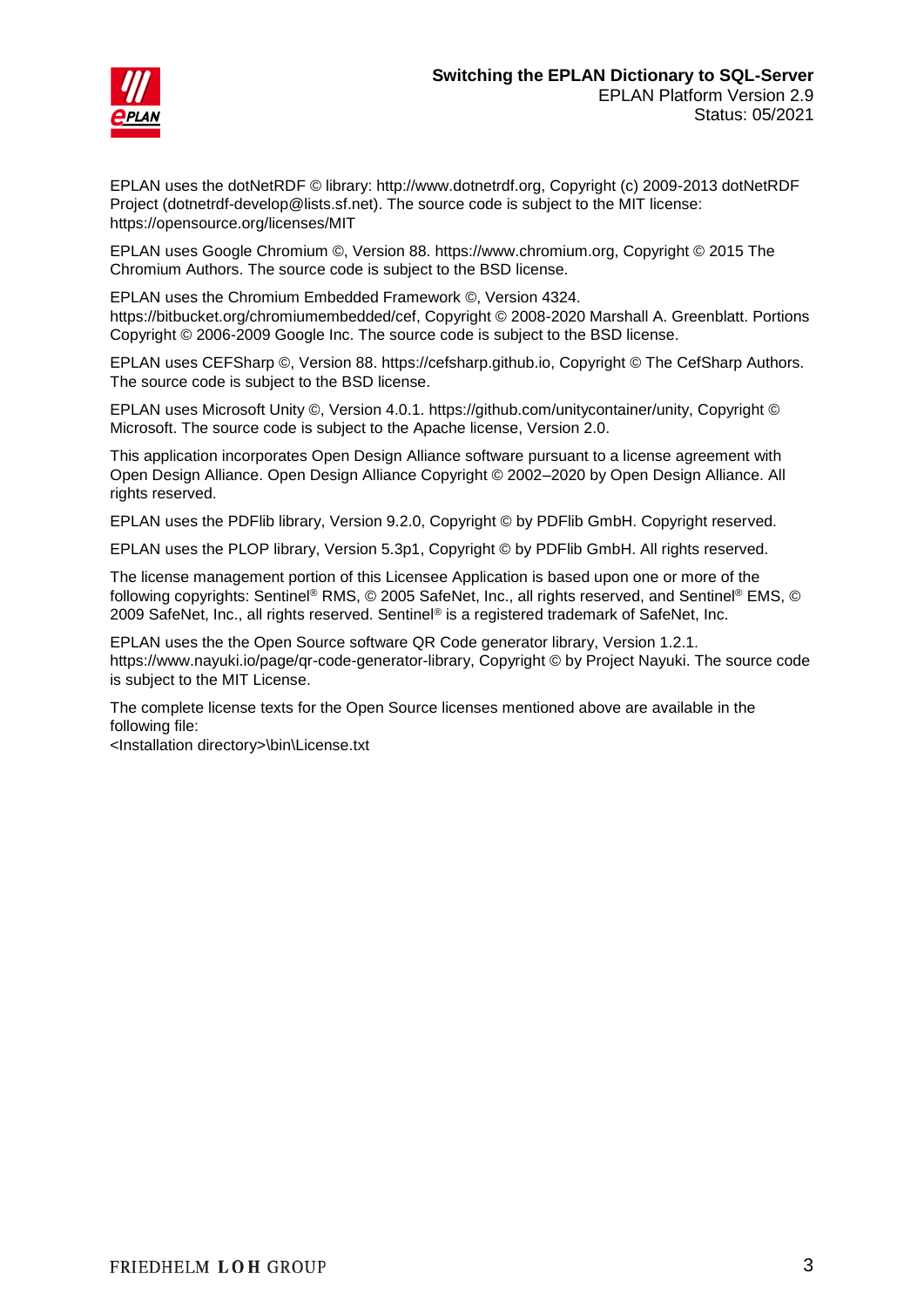

# **Table of Contents**

| Establishing the Connection to the SQL-Server  12  |  |
|----------------------------------------------------|--|
| Creating an SQL Database for the Dictionary  12    |  |
| Importing the Dictionary into the SQL Database  14 |  |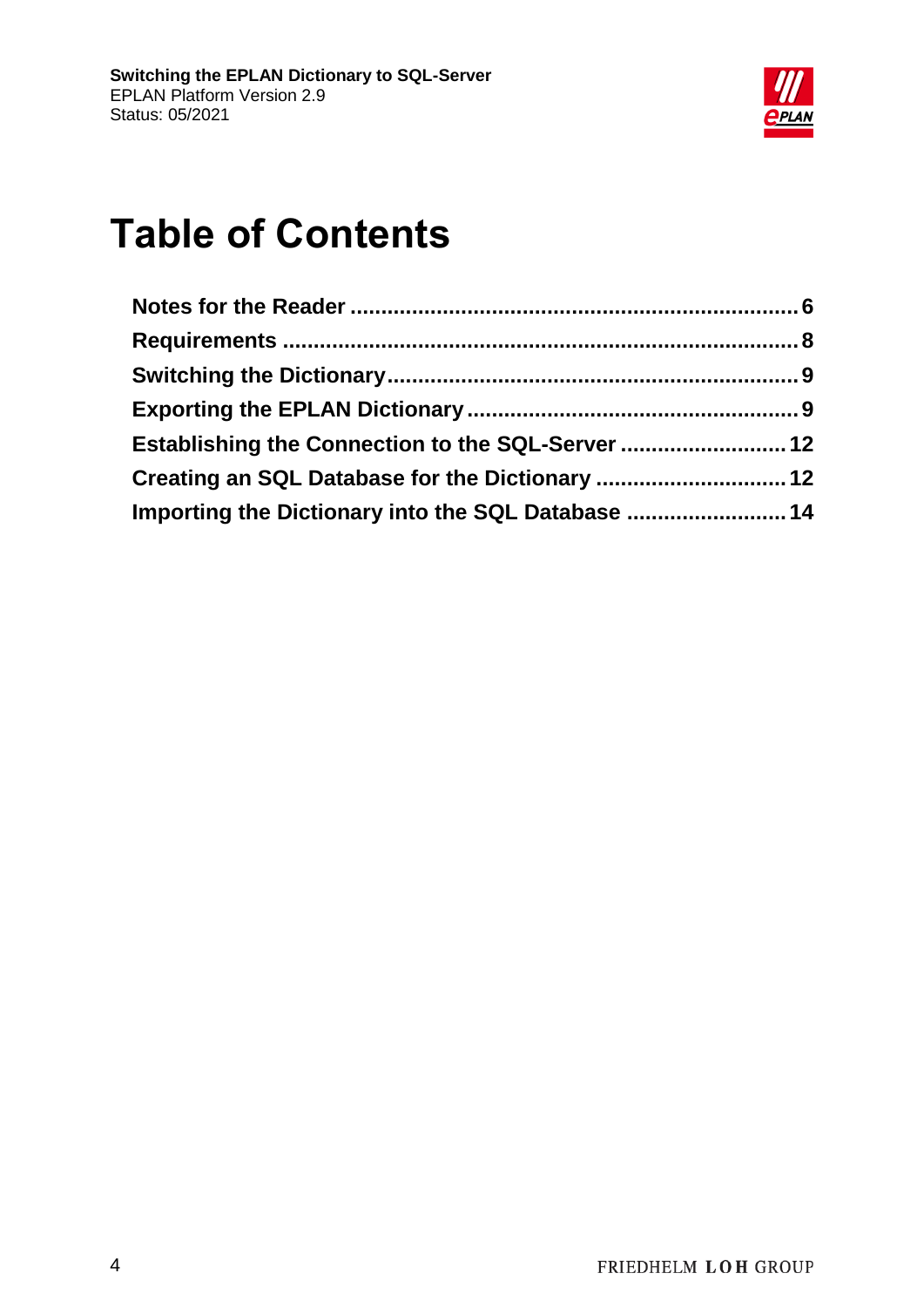

# **Introduction**

Dear users,

The team at EPLAN GmbH & Co. KG is pleased to welcome you as a new user.

This document describes how you can switch the EPLAN dictionary over to the *Microsoft SQL-Server*. We are carrying out this switch for "EPLAN Electric P8" as an example. A corresponding transition is possible for the following program variants of the EPLAN platform:

- EPLAN CPM
- EPLAN Education
- EPLAN Electric P8
- **FPI AN Fluid**
- EPLAN Preplanning
- EPLAN Trial.

These instructions are intended for administrators who are already familiar with EPLAN and who know how to configure an SQL-Server.

#### **Note:**

We used the fully licensed program variant "EPLAN Electric P8" and the SQL-Server "Microsoft SQL-Server 2014 Express" when drawing up this document. If you use a different variant or have not licensed all the modules for P8 or use a different Microsoft SQL-Server version, the figures in this documentation may possibly go beyond the scope of functionality of the software you have purchased, that is, functions are also described which are not available to you.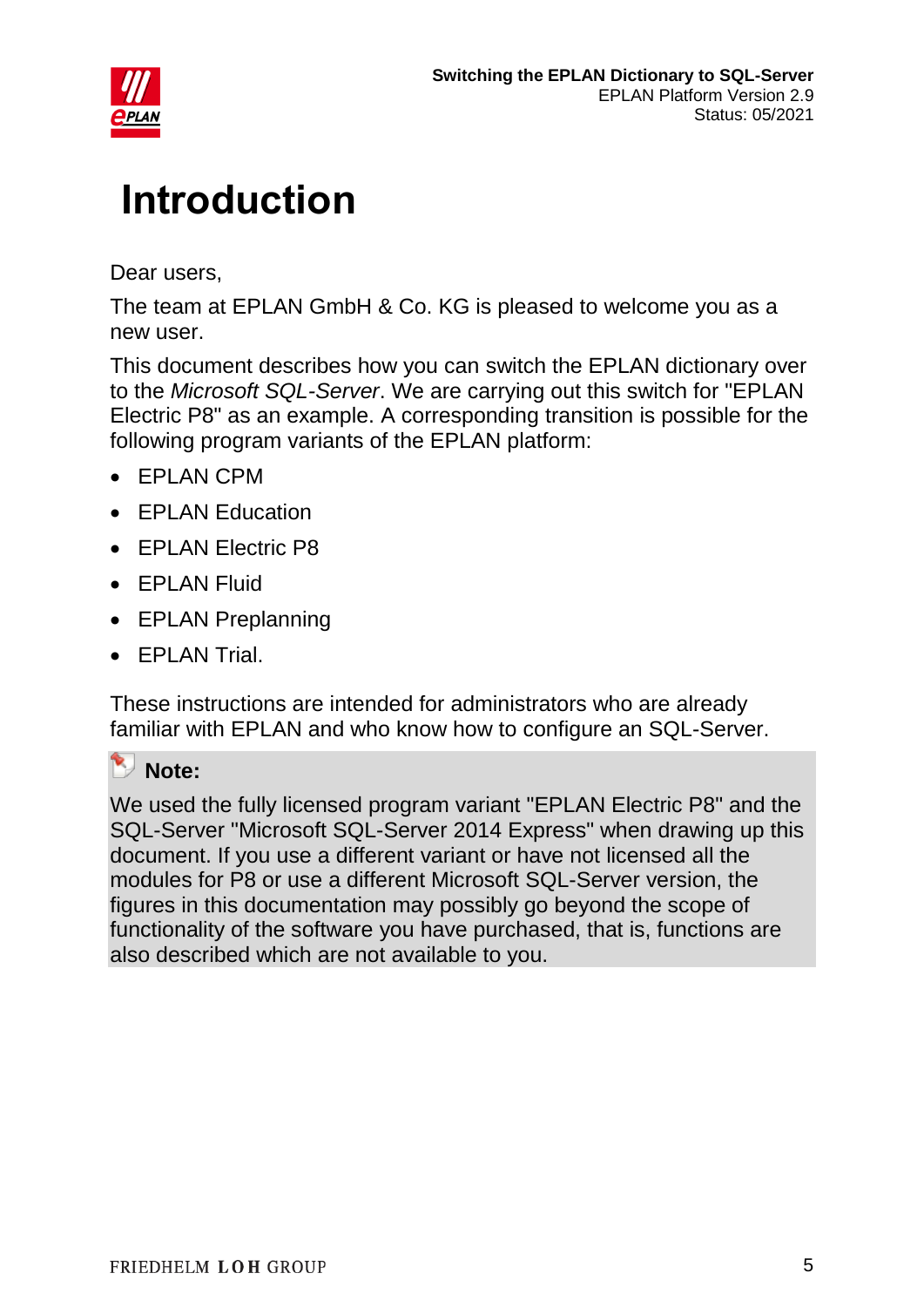

# <span id="page-5-0"></span>**Notes for the Reader**

Before you begin reading, please note the following symbols and styles used in this document:

#### **Warning:**

Text preceded by this image are warnings. You should be absolutely sure to read this warning before proceeding!

### **Note:**

Text preceded by this image contains extra notes.



Useful tips to facilitate your interaction with the program are presented after this image.

#### **Example:**

Examples are highlighted by this symbol.

- Elements of the user interface are identified by **bold** print, making them easy to find immediately in the text.
- *Italic text* provides particularly important information that you should definitely pay attention to.
- Code examples, directory names, and direct input (among other elements) are displayed in a non-proportional font.
- Function keys, keyboard keys, and buttons within the program are shown in brackets (such as **[F1]** for the "F1" function key).
- To improve the flow of the text, we often use "menu paths" in this document (for example, **Help > Contents**). In order to find a particular program function, the menus and options shown in a menu path must be selected in the sequence shown. For example, the menu path mentioned above calls up the EPLAN help system.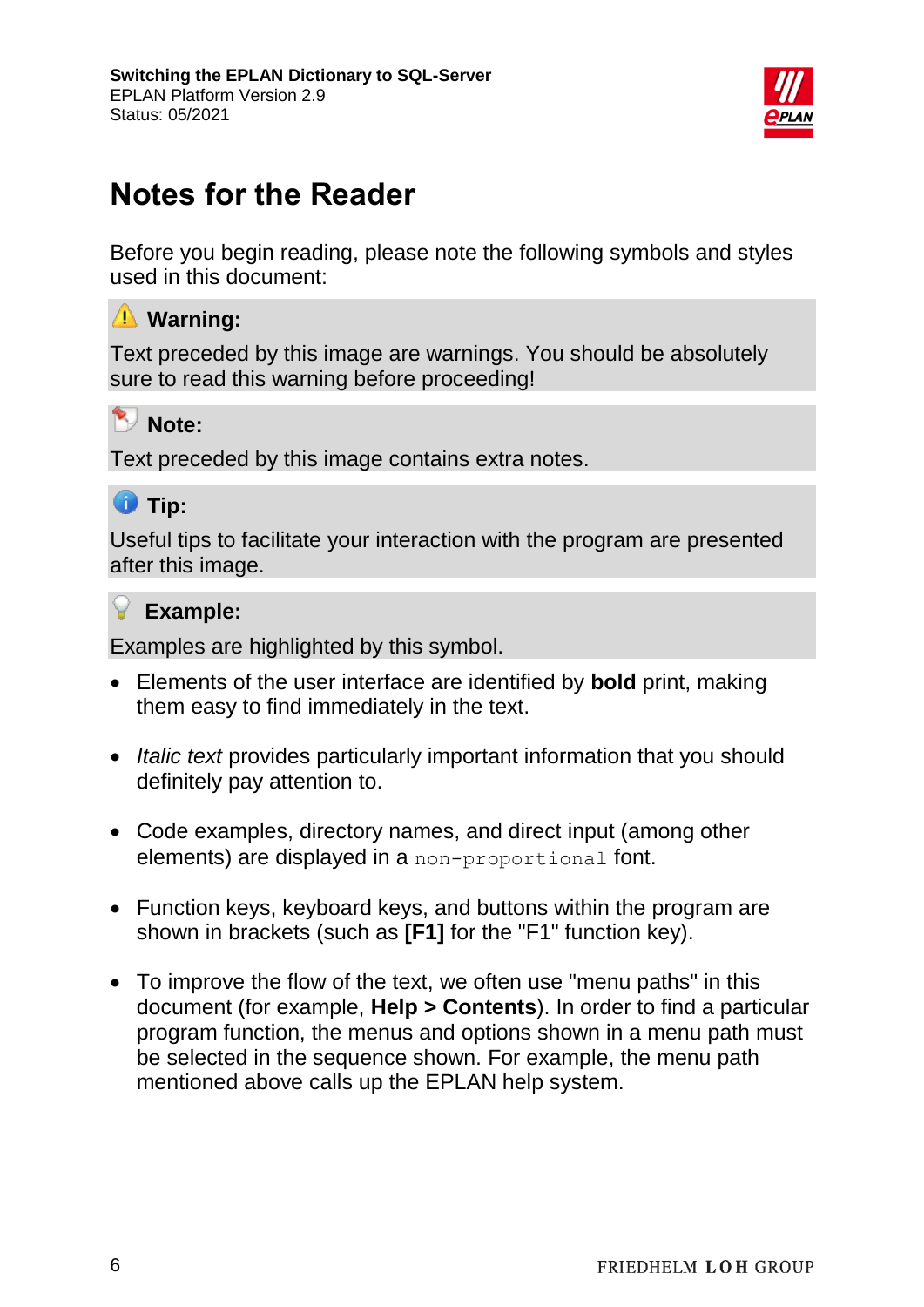

- The operating information provides step-by-step instructions for reaching specific targets, and in many places, after the right-arrow symbol  $\Rightarrow$  you'll also find the reaction of the program to your action.
- In combination with settings or fields (e.g., check boxes) which can only be switched on or off, in this document we often use the term "activate" (after which the setting is active  $\Box$ ) and "deactivate" (after which the setting is inactive  $\square$ ).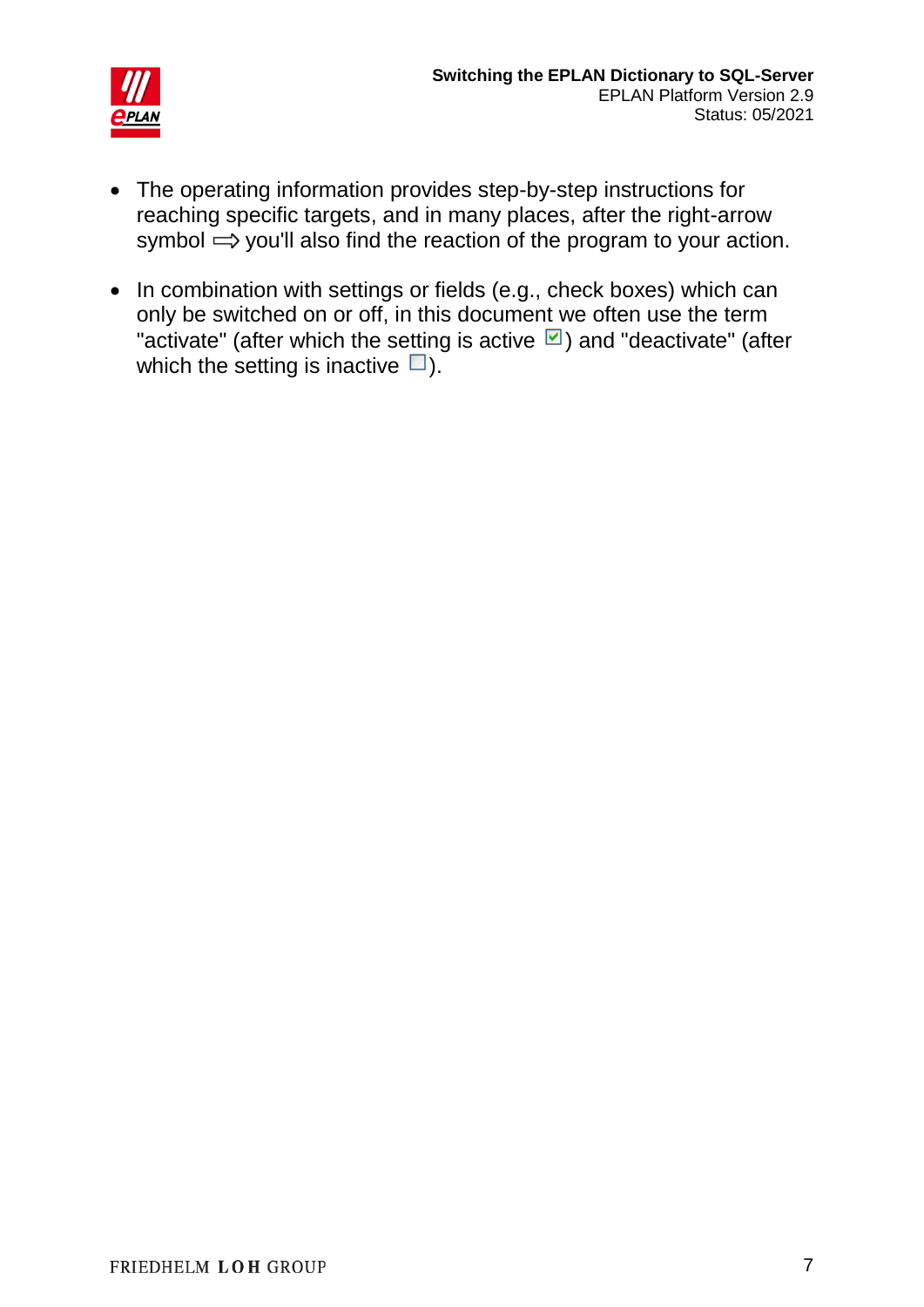

# <span id="page-7-0"></span>**Requirements**

You require one of the following Microsoft SQL-Server programs in order to switch the dictionary over to an SQL-Server:

Microsoft SQL-Server 2016 / 2017 Express / Standard or Enterprise Edition.

More information about the software requirements and approvals can be found on the homepage:

[https://www.eplan.help/en](https://www.eplan.help/en-us/Infoportal/Content/htm/portal_software_approvals.htm)[us/Infoportal/Content/htm/portal\\_software\\_approvals.htm](https://www.eplan.help/en-us/Infoportal/Content/htm/portal_software_approvals.htm)



- Please note that you must have installed a Microsoft SQL-Server 2016 / 2017 in your company in order to change the dictionary. If this is not the case, contact your SQL system administrator.
- If you use the "SQL-Server 2016 / 2017 Express" version, you must have installed the Management Studio Express as well in order to manage the databases and users.
- For further information about the individual versions of the Microsoft SQL-Server operating system please refer to the Microsoft Internet sites.

If you do *not* have administrator rights on the SQL-Server, please contact your SQL system administrator. You furthermore need the name of the server and have to be set up as a user (with the corresponding password) on the SQL-Server in order to establish a connection to the SQL-Server.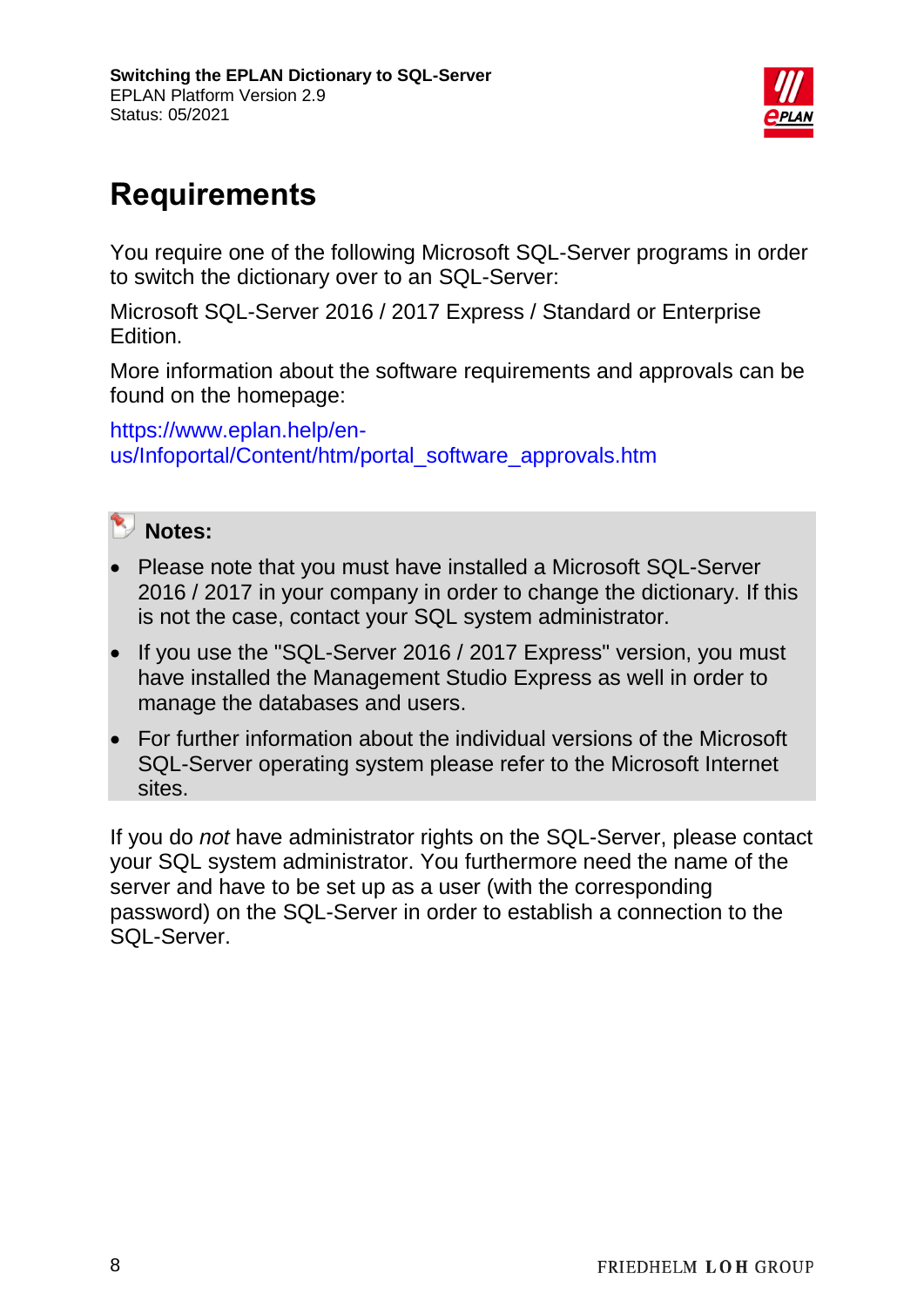

# <span id="page-8-0"></span>**Switching the Dictionary**

Before you begin to set up the EPLAN dictionary on the Microsoft SQL-Server, you first have to export the existing dictionary as an XML file. This procedure backs up the data of your dictionary so that these can be transferred afterwards to the new database of the SQL-Server. Proceed as follows:

# <span id="page-8-1"></span>**Exporting the EPLAN Dictionary**

- 1. Start your EPLAN program variant (e.g. EPLAN Electric P8).
- 2. Select **Utilities > Translation > Edit dictionary**.
	- $\Rightarrow$  The **Dictionary** dialog opens.

|                                                  | Dictionary - EPLAN.EPLAN_TRANSLATE                       |                    | × |  |  |
|--------------------------------------------------|----------------------------------------------------------|--------------------|---|--|--|
|                                                  | Management   Edit words   Do not translate   AutoCorrect |                    |   |  |  |
| Dictionary:                                      |                                                          |                    |   |  |  |
| ○ Access:                                        | Translate.mdb<br>*<br>$\cdots$                           | <b>Extras</b><br>▼ |   |  |  |
| SQL server:                                      | HYPERV-FOS-WIN8\EPLAN.EPLAN_TRANSLATE<br>*<br>           |                    |   |  |  |
| <b>Dictionary languages:</b>                     |                                                          | ☀<br>×             |   |  |  |
| cs CZ (Czech)                                    |                                                          |                    |   |  |  |
| da_DK (Danish)                                   |                                                          |                    |   |  |  |
| de_DE (German (Germany))                         |                                                          |                    |   |  |  |
| en_US (English (USA))                            |                                                          |                    |   |  |  |
| es_ES (Spanish (Spain))                          |                                                          |                    |   |  |  |
| fr_FR (French (France))                          |                                                          |                    |   |  |  |
| hu_HU (Hungarian)                                |                                                          |                    |   |  |  |
| it_IT (Italian (Italy))                          |                                                          |                    |   |  |  |
| ja_JP (Japanese)                                 |                                                          |                    |   |  |  |
| ko_KR (Korean)                                   |                                                          |                    |   |  |  |
| nl_NL (Dutch (Netherlands))                      |                                                          |                    |   |  |  |
| pl_PL (Polish)                                   |                                                          |                    |   |  |  |
| pt_BR (Portuguese (Brazil))                      |                                                          |                    |   |  |  |
| pt_PT (Portuguese (Portugal))<br>ru_RU (Russian) |                                                          |                    |   |  |  |
| sv_SE (Swedish)                                  |                                                          |                    |   |  |  |
| zh_CN (Chinese (People's Republic of China))     |                                                          | v                  |   |  |  |
|                                                  |                                                          |                    |   |  |  |
|                                                  |                                                          | Close              |   |  |  |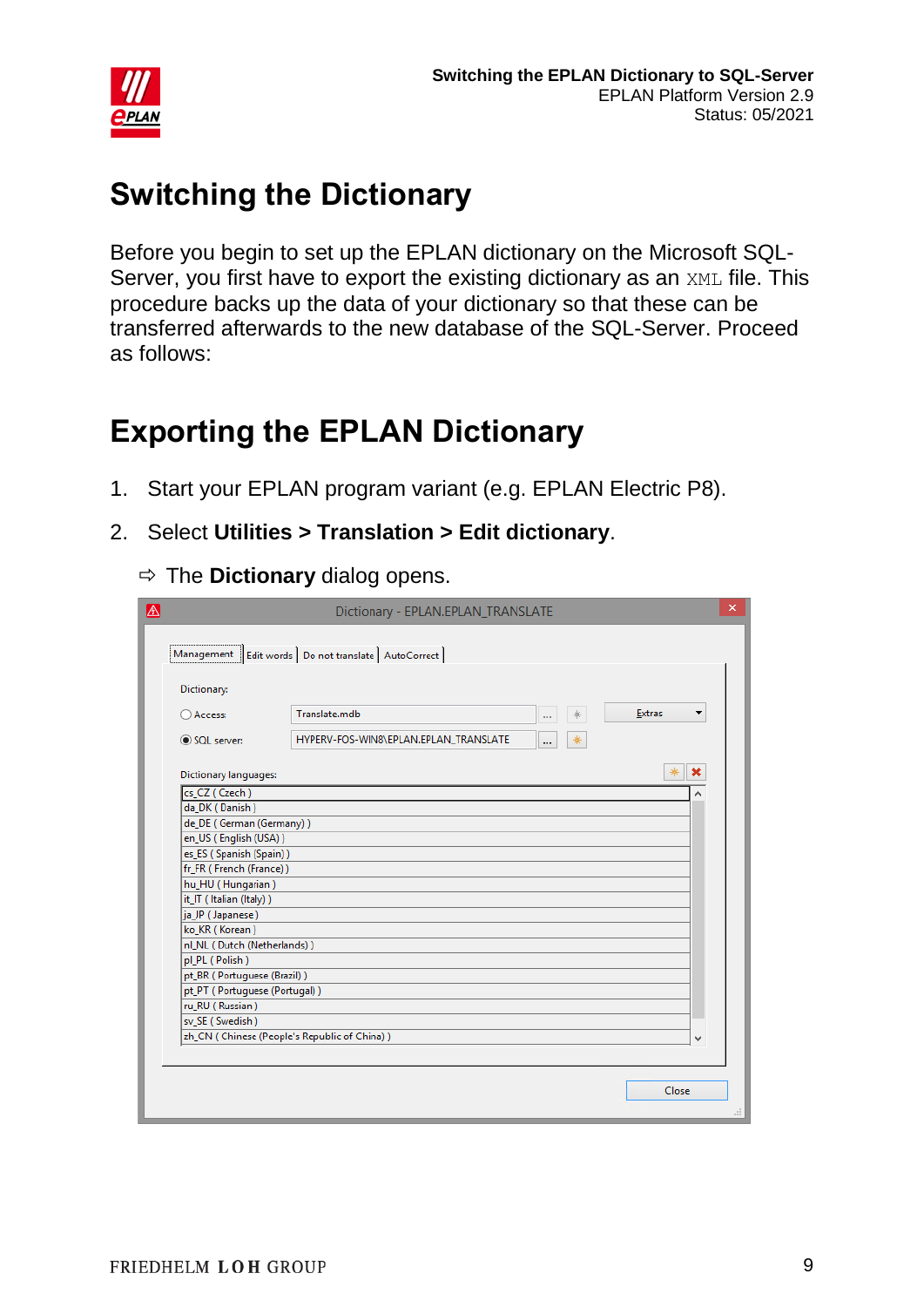

3. Here, select the **[Extras]** button and then the **Export** menu item.

| Dictionary:           |                                       |               |                                        |
|-----------------------|---------------------------------------|---------------|----------------------------------------|
| Access:               | Translate.mdb                         | *<br>1.1.1    | <br>Extras<br>$\overline{\phantom{a}}$ |
| SQL server:           | HYPERV-FOS-WIN8\EPLAN.EPLAN_TRANSLATE | *<br>$\cdots$ | Import                                 |
|                       |                                       |               | Export                                 |
| Dictionary languages: |                                       |               | Export missing-word list               |
| cs_CZ (Czech)         |                                       |               | Compress                               |
| de INV / Newton 1     |                                       |               |                                        |

 $\Rightarrow$  The **Export dictionary** dialog opens. You have to export the existing data as an XML file.

| $\color{red} \blacktriangle$ |                                       |                                     | <b>Export dictionary</b>             |                                    |                    | $\times$ |
|------------------------------|---------------------------------------|-------------------------------------|--------------------------------------|------------------------------------|--------------------|----------|
| Save in:                     | SUP                                   | ⊻∣                                  | 0 0 0 0 0                            |                                    |                    |          |
|                              | Name                                  |                                     | Date modified                        | Type                               | Size               |          |
| Recent places                | translate.etd<br>TranslateReports.etd |                                     | 23.06.2015 00:13<br>23.06.2015 00:13 | <b>ETD File</b><br><b>ETD File</b> | 2.601 KB<br>389 KB |          |
| Desktop                      |                                       |                                     |                                      |                                    |                    |          |
| <b>1950</b><br>Libraries     |                                       |                                     |                                      |                                    |                    |          |
| This PC                      |                                       |                                     |                                      |                                    |                    |          |
| <b>Network</b>               |                                       |                                     |                                      |                                    |                    |          |
|                              | File name:                            |                                     |                                      |                                    | ٧                  | Save     |
|                              | Save as type:                         | XML file(*.etd)                     |                                      |                                    | $\forall$          | Cancel   |
|                              | Path:                                 | C:\Eplan_P8\ /\Data\Übersetzung\SUP |                                      |                                    |                    |          |

- 4. Select the XML setting from the **Save as type** drop-down list.
- 5. Select a storage location and enter a name for the export file in the **File name** field.
- 6. Click **[Save]**.
- 7. Choose all languages in the **Select languages** dialog and then click **[OK]**.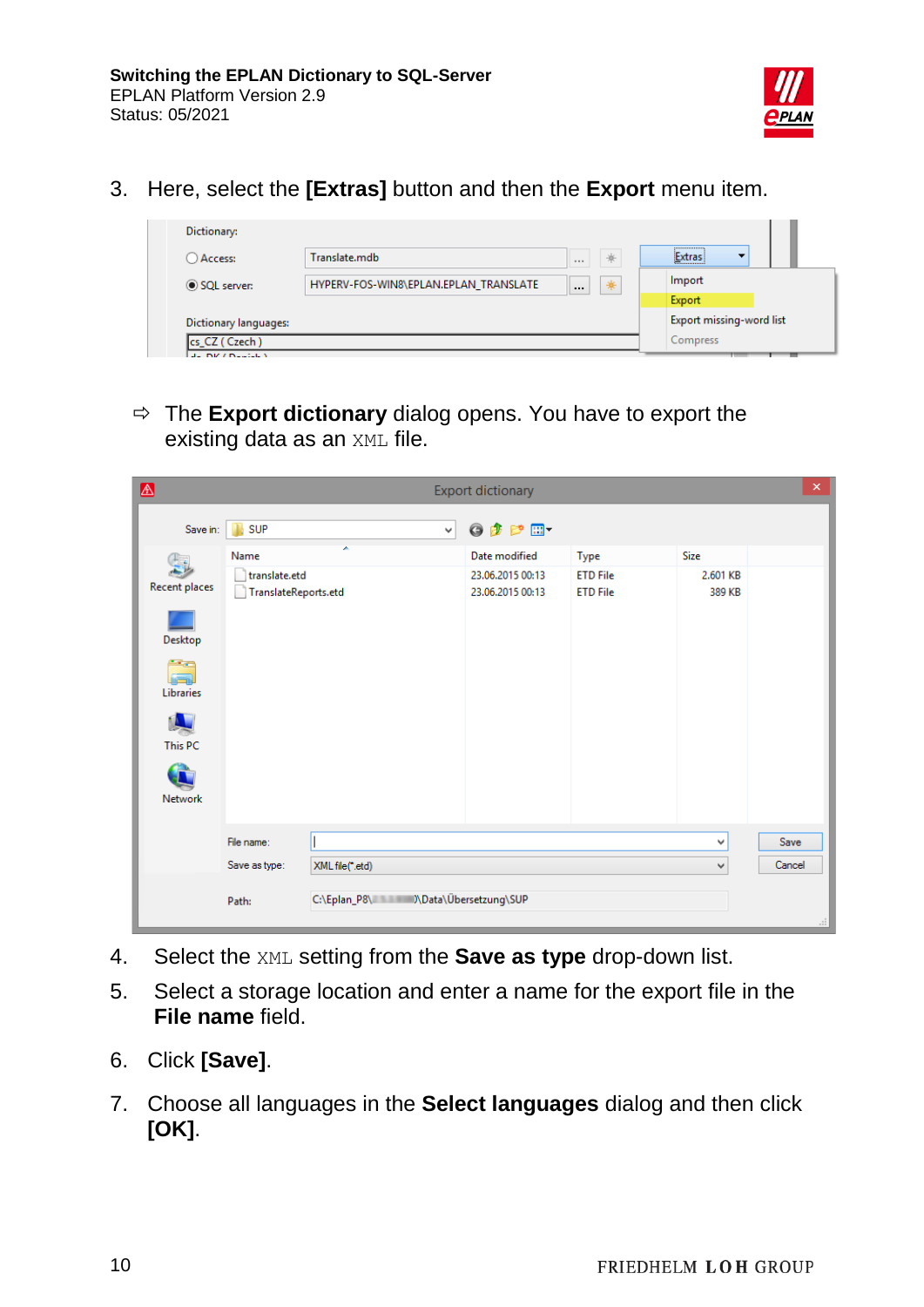

| Select languages         | x |
|--------------------------|---|
|                          |   |
| cs_CZ (Czech)            | ㅅ |
| da_DK (Danish)           |   |
| de_DE (German (Germany)) |   |
| en_US (English (USA))    |   |
| es_ES (Spanish (Spain))  |   |
| fr_FR (French (France))  |   |
| hu_HU (Hungarian)        |   |
| it_IT (Italian (Italy))  |   |
| ja_JP (Japanese)         |   |
| ko_KR (Korean)           | v |
|                          |   |
|                          |   |
| ОК<br>Cancel             |   |
|                          |   |

 $\Rightarrow$  The dictionary is exported.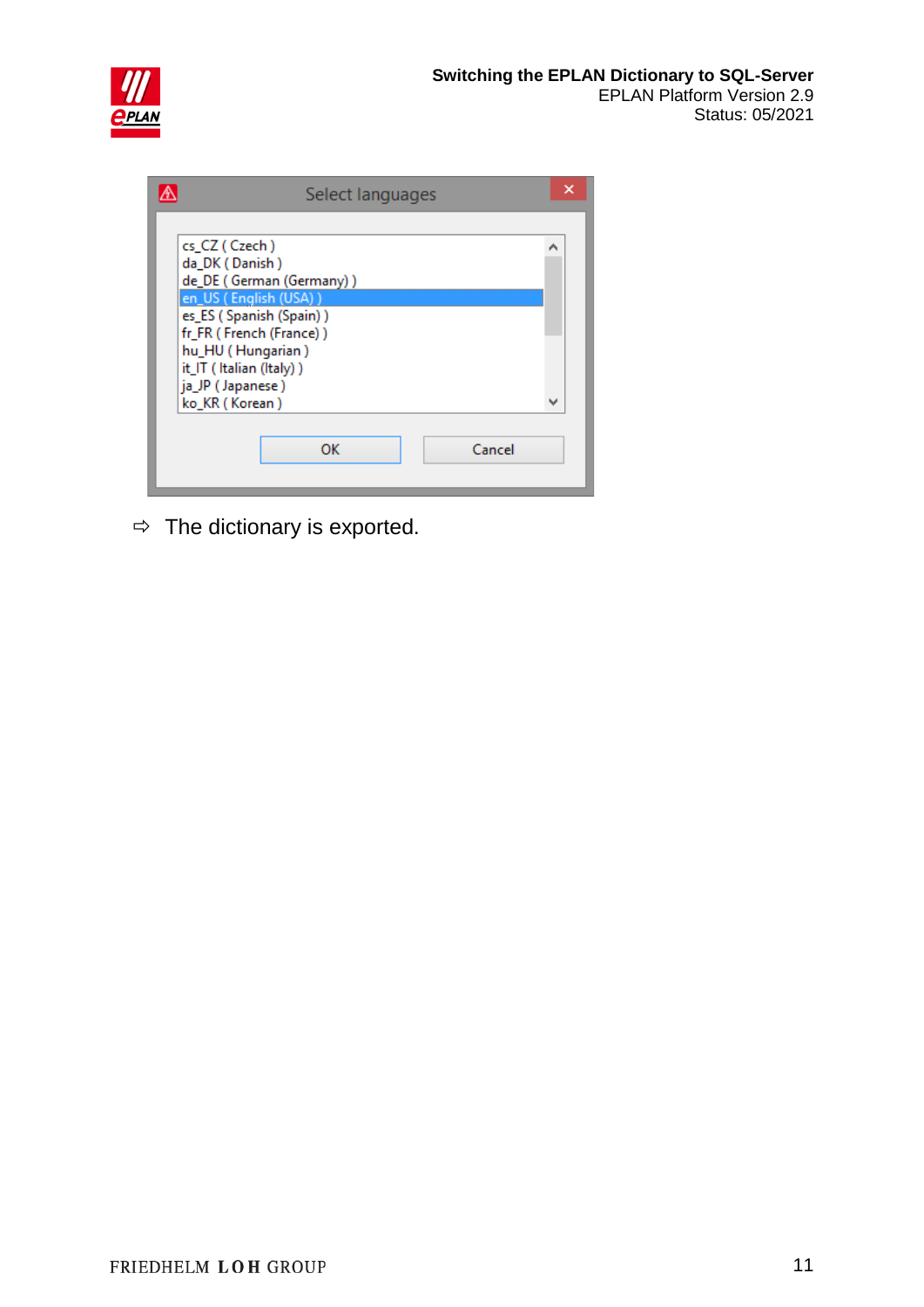

# <span id="page-11-0"></span>**Establishing the Connection to the SQL-Server**

#### **Caution:**

In order to create a database with the EPLAN table structure on the SQL-Server you require administrator rights on the SQL-Server for the following steps. Please contact your SQL system administrator to this purpose.

### <span id="page-11-1"></span>**Creating an SQL Database for the Dictionary**

1. In the **Dictionary** dialog, select the **SQL-Server** option and click the **[New]** button.



The **Generate SQL-Server database** dialog is opened.

|           | Generate SQL server database | x |
|-----------|------------------------------|---|
| Server:   | <b>S-SQLSERVER\EPLAN</b>     |   |
| Logon:    | SQL server                   | w |
| User:     | sa                           |   |
| Password: |                              |   |
| Database: |                              |   |
|           | Cancel<br>OK                 |   |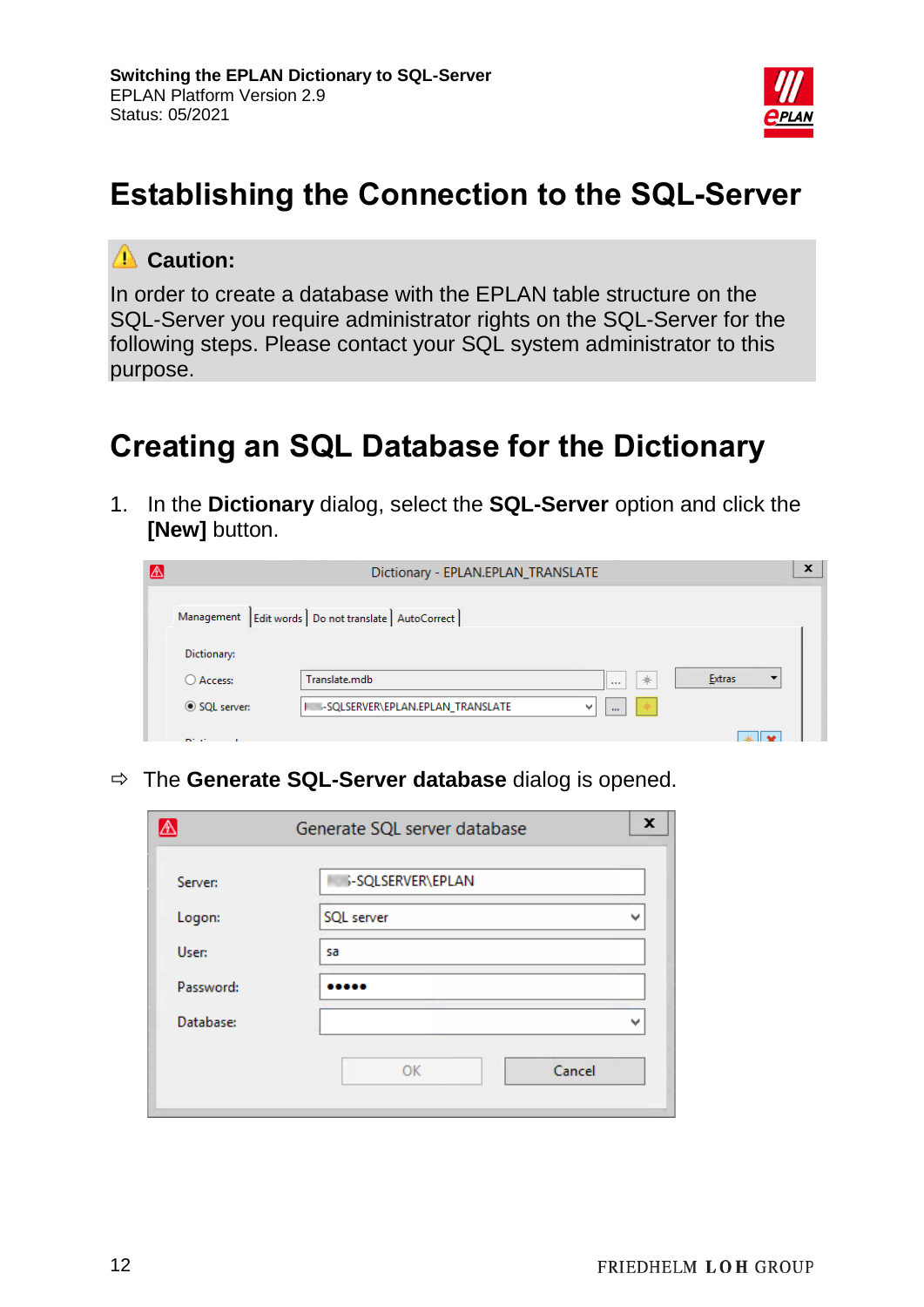

- 2. Enter the server name and the instance name of the SQL-Server in the **Server** field.
- 3. Enter a new name for the SQL database in the **Database** field.

#### **Warning:**

Do not use hyphens in the name of the SQL database.

4. During **Login**, select the variant specified by your SQL administrator.

#### **Note:**

You have two possibilities for logging on to an SQL-Server: "Windows authentication" uses the logon data of your Windows user account.

If "SQL-Server" is selected, you use a separate user name and password.

If a user has not been set up yet for accessing the SQL-Server, please contact your SQL system administrator.

- 5. Confirm your settings in the **Generate SQL-Server database** dialog by clicking **[OK]**.
- $\Rightarrow$  The new database is created.

|                | Dictionary - EPLAN.EPLAN_TRANSLATE                       |        | $\boldsymbol{\mathsf{x}}$ |
|----------------|----------------------------------------------------------|--------|---------------------------|
|                | Management   Edit words   Do not translate   AutoCorrect |        |                           |
| Dictionary:    |                                                          |        |                           |
| ○ Access:      | $*$<br>Translate.mdb<br>1.11                             | Extras |                           |
| SQL server:    | 兼<br>I SQLSERVER\EPLAN.EPLAN_TRANSLATE<br>v<br>$\cdots$  |        |                           |
| <b>DOM: NO</b> |                                                          |        |                           |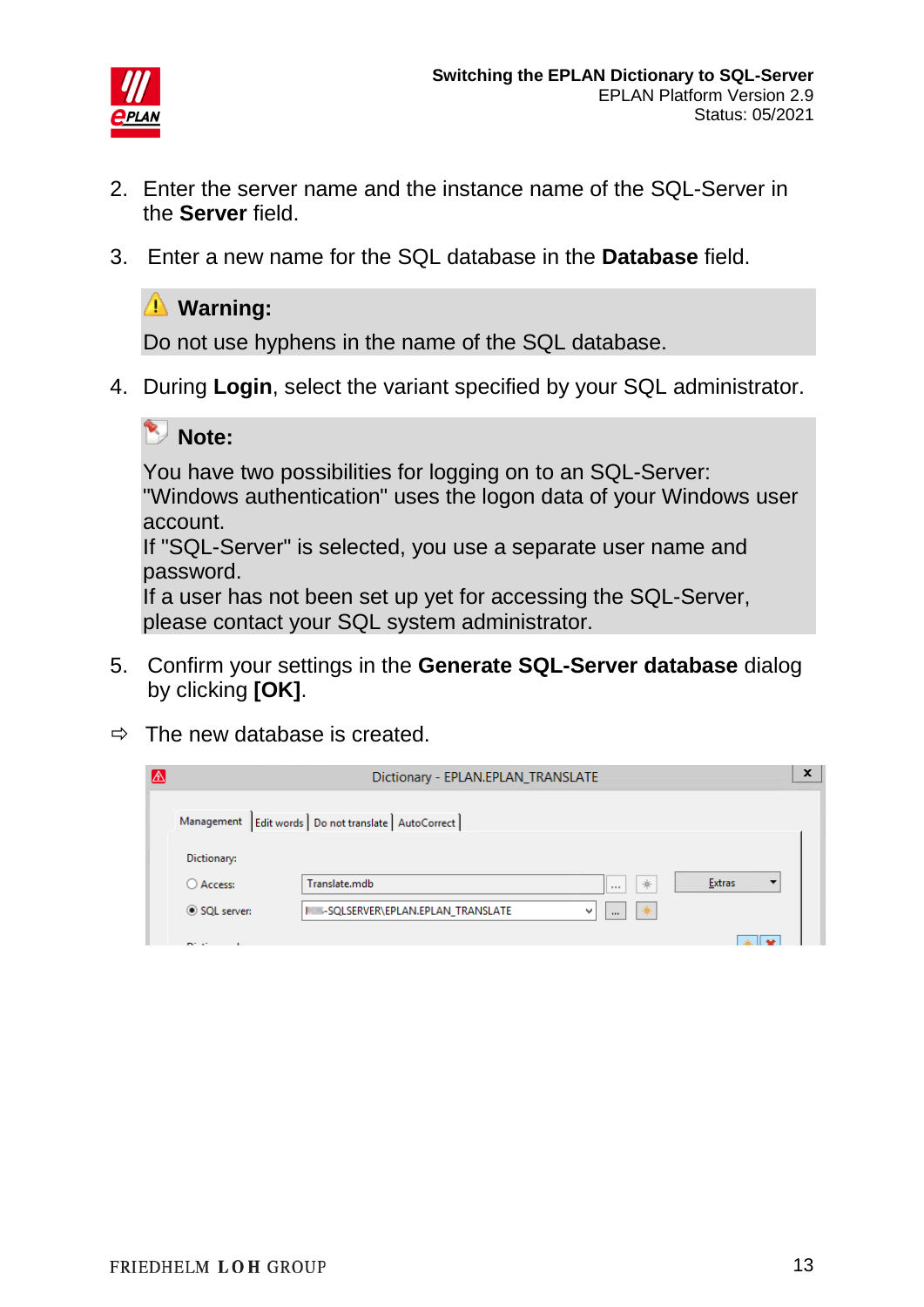

# <span id="page-13-0"></span>**Importing the Dictionary into the SQL Database**

After you have successfully created a new database on the SQL-Server, import your "old" dictionary in the next step. This was saved beforehand in the form of an XML file (see the section "Exporting the EPLAN Dictionary" on Page 9).

| $\triangle$ |                     | Wörterbuch - C __ EEP8_ _ .Translate_7                                  |               |                                 | ×  |
|-------------|---------------------|-------------------------------------------------------------------------|---------------|---------------------------------|----|
|             |                     | Verwaltung Wörter bearbeiten   Wörter nicht übersetzen   Auto-Korrektur |               |                                 |    |
|             | Wörterbuch:         |                                                                         |               |                                 |    |
|             | ○ Access:           | Translate.mdb                                                           | *<br>$\cdots$ | ,,,,,,,,,,,,,,,,<br>Extras<br>▼ |    |
|             | SQL-Server:         | XT-SUPPORT-5\ _EEP8_7 Translate_7                                       | *<br>$\cdots$ |                                 |    |
|             | Wörterbuchsprachen: |                                                                         |               | $3\%$<br>*                      |    |
|             |                     |                                                                         |               | Schließen                       | d. |

1. Select **[Extras] > Import**.



 The **Import dictionary** dialog is opened. You have to import the existing data as an XML file.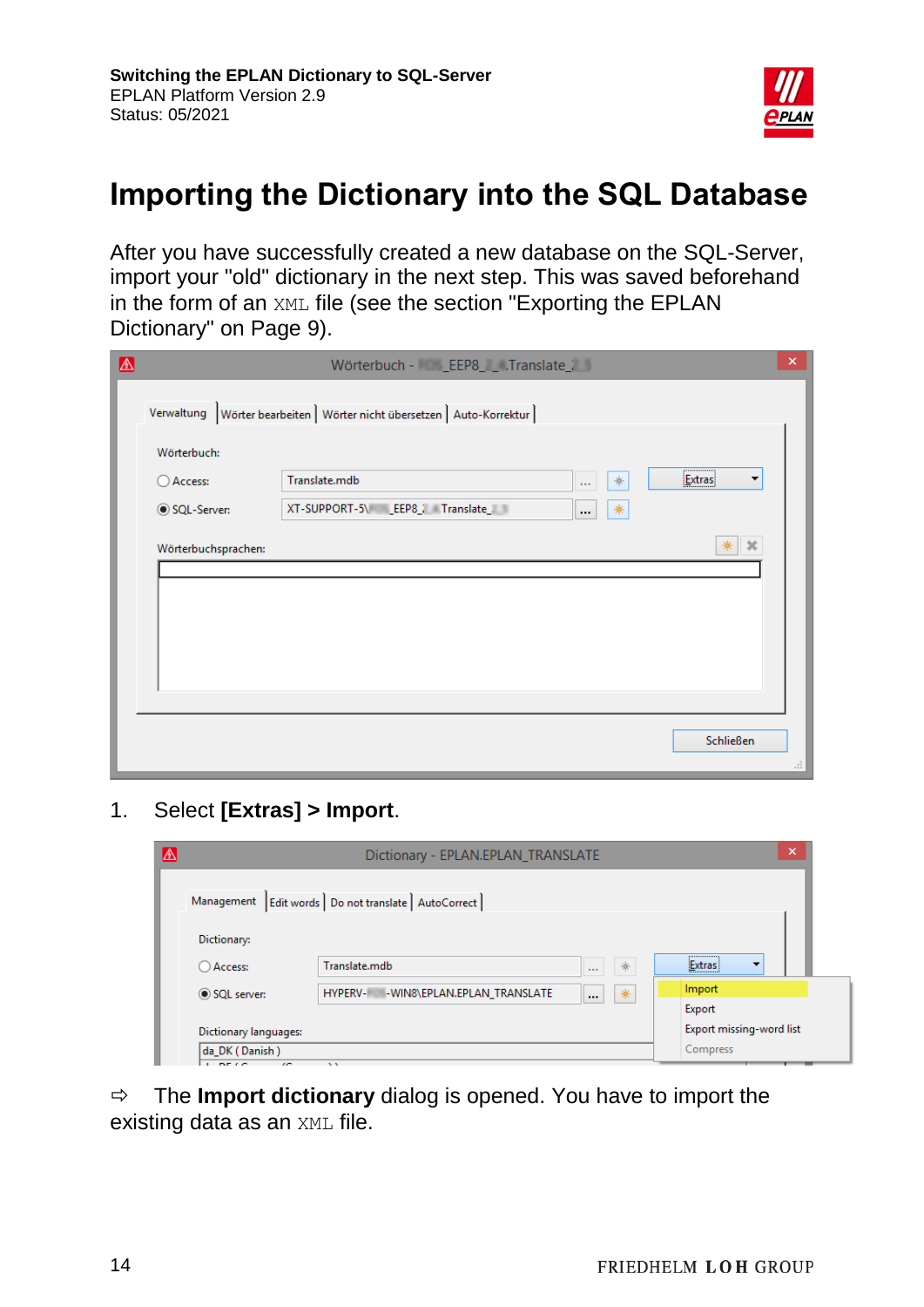

| $\spadesuit$                                   |                      |                                    | Import dictionary |                 |          | $\pmb{\times}$ |
|------------------------------------------------|----------------------|------------------------------------|-------------------|-----------------|----------|----------------|
| Look in:                                       | SUP                  | v                                  | ◎ 步 [2] 国*        |                 |          |                |
|                                                | Name                 | ٠                                  | Date modified     | Type            | Size     |                |
|                                                | translate.etd        |                                    | 23.06.2015 00:13  | <b>ETD File</b> | 2.601 KB |                |
| Recent places                                  | TranslateReports.etd |                                    | 23.06.2015 00:13  | <b>ETD File</b> | 389 KB   |                |
| Desktop                                        |                      |                                    |                   |                 |          |                |
| <b><i><u>Parts</u></i></b><br><b>Libraries</b> |                      |                                    |                   |                 |          |                |
| This PC                                        |                      |                                    |                   |                 |          |                |
| Network                                        |                      |                                    |                   |                 |          |                |
|                                                | File name:           | translate                          |                   |                 | ٧        | Open           |
|                                                |                      |                                    |                   |                 |          | Cancel         |
|                                                | Files of type:       | XML file(*.etd)                    |                   |                 | v        |                |
|                                                | Path:                | C:\Eplan_P8\ \Data\Übersetzung\SUP |                   |                 |          | $\mathcal{A}$  |

- 2. Select "XML file" from the **Files of type** drop-down list.
- 3. Select the name of the XML file that you exported beforehand.
- 4. Click **[Open]**.
- 5. Select your source language from the **Select source language** dialog.

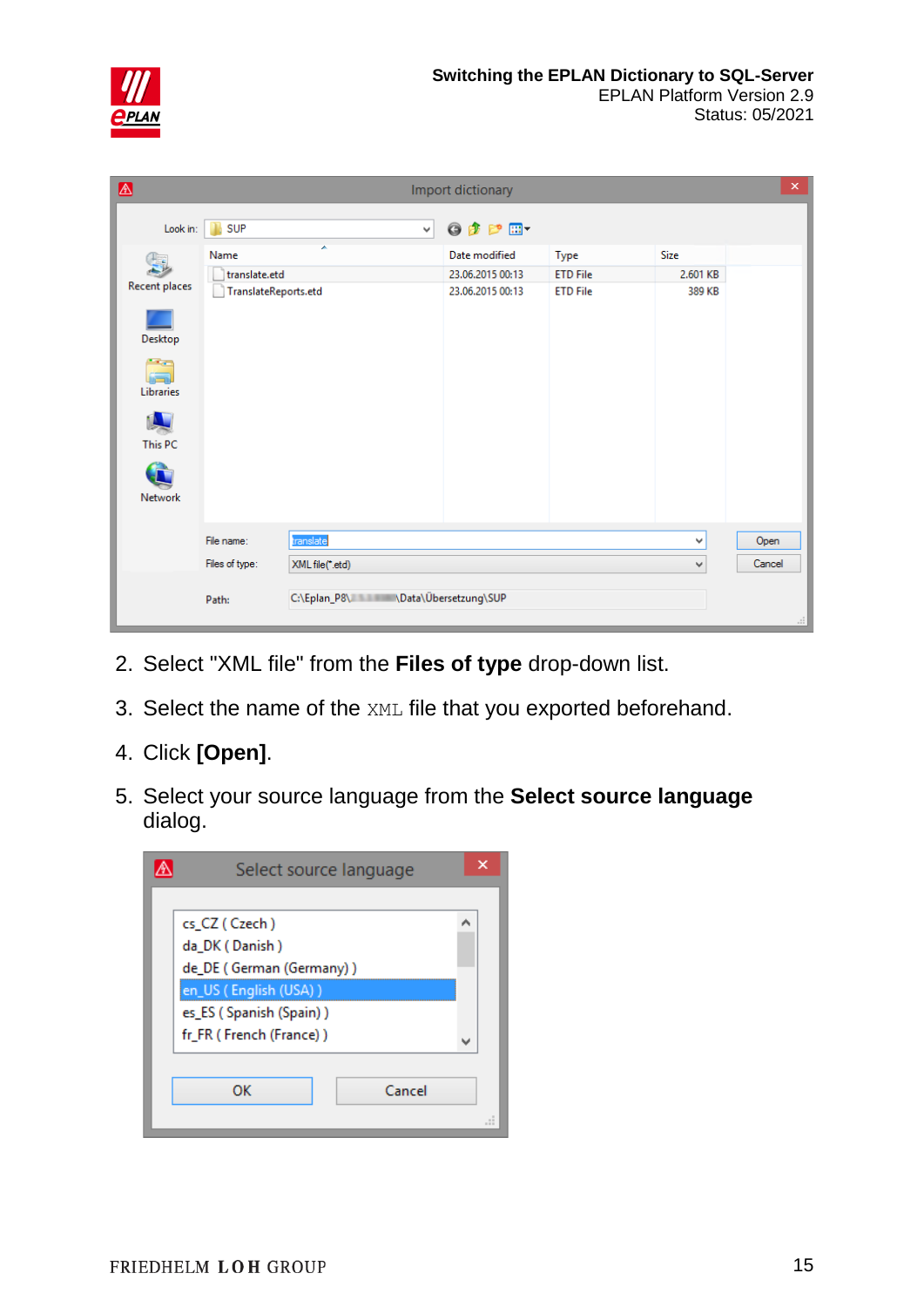

- 6. Click **[OK]**.
- 7. Confirm the **Language not available** dialog with **[Yes to all]** to add the languages to be imported to the dictionary.

|                               |                                                                    | Language not available |           | ×      |
|-------------------------------|--------------------------------------------------------------------|------------------------|-----------|--------|
| Do you want to add it?<br>Yes | The 'cs_CZ' language does not exist in the database.<br>Yes to all | No.                    | No to all | Cancel |

 $\Rightarrow$  The dictionary is imported.

| ☎ | Import dictionary             | $\boldsymbol{\mathsf{x}}$ |
|---|-------------------------------|---------------------------|
|   | HYPERV-I - WIN8\EPLAN.test123 |                           |
|   |                               |                           |
|   | Overall progress:             |                           |
|   |                               |                           |
|   | Cancel                        |                           |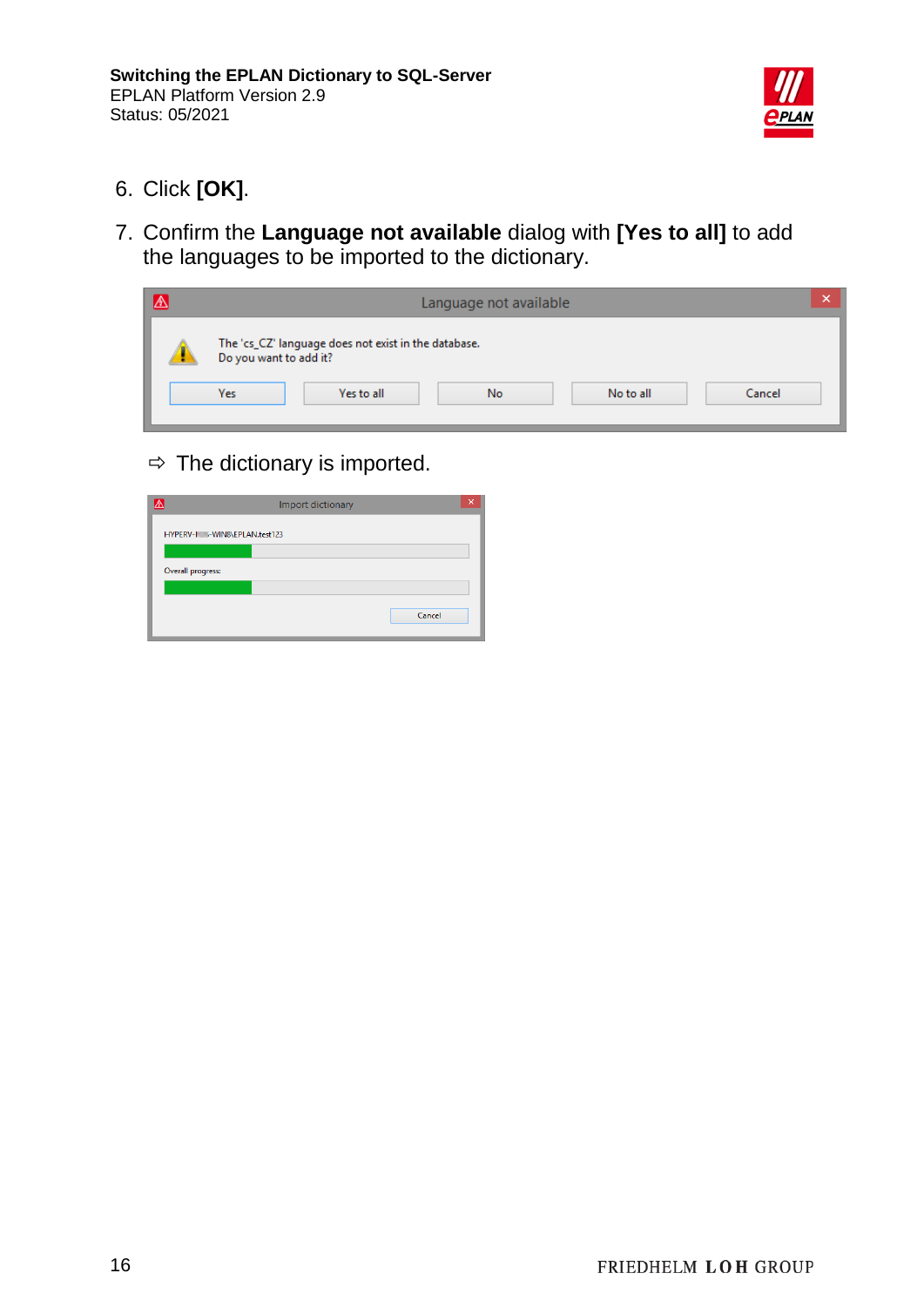

The imported languages were added to the dictionary.

| 困 |                                                              | Dictionary - EPLAN.test123                               |                    | $\pmb{\times}$ |
|---|--------------------------------------------------------------|----------------------------------------------------------|--------------------|----------------|
|   |                                                              | Management   Edit words   Do not translate   AutoCorrect |                    |                |
|   | Dictionary:                                                  |                                                          |                    |                |
|   | ○ Access:                                                    | Translate.mdb<br>*<br>$\cdots$                           | <b>Extras</b><br>▼ |                |
|   | SQL server:                                                  | *<br>HYPERV- - WIN8\EPLAN.test123<br>                    |                    |                |
|   | Dictionary languages:                                        |                                                          | ₩<br>×             |                |
|   | cs_CZ (Czech)                                                |                                                          |                    |                |
|   | da_DK (Danish)                                               |                                                          |                    |                |
|   | de_DE (German (Germany))                                     |                                                          |                    |                |
|   | en_US (English (USA))                                        |                                                          |                    |                |
|   | es_ES (Spanish (Spain))                                      |                                                          |                    |                |
|   | fr_FR (French (France))                                      |                                                          |                    |                |
|   | hu_HU (Hungarian)                                            |                                                          |                    |                |
|   | it_IT (Italian (Italy))                                      |                                                          |                    |                |
|   | ja_JP (Japanese)                                             |                                                          |                    |                |
|   | ko_KR (Korean)                                               |                                                          |                    |                |
|   | nl_NL (Dutch (Netherlands))                                  |                                                          |                    |                |
|   | pl_PL (Polish)                                               |                                                          |                    |                |
|   | pt_BR (Portuguese (Brazil))<br>pt_PT (Portuguese (Portugal)) |                                                          |                    |                |
|   | ru_RU (Russian)                                              |                                                          |                    |                |
|   | sv_SE (Swedish)                                              |                                                          |                    |                |
|   | zh_CN ( Chinese (People's Republic of China) )               |                                                          | v                  |                |
|   |                                                              |                                                          |                    |                |
|   |                                                              |                                                          |                    |                |
|   |                                                              |                                                          | Close              |                |
|   |                                                              |                                                          |                    | Æ              |
|   |                                                              |                                                          |                    |                |